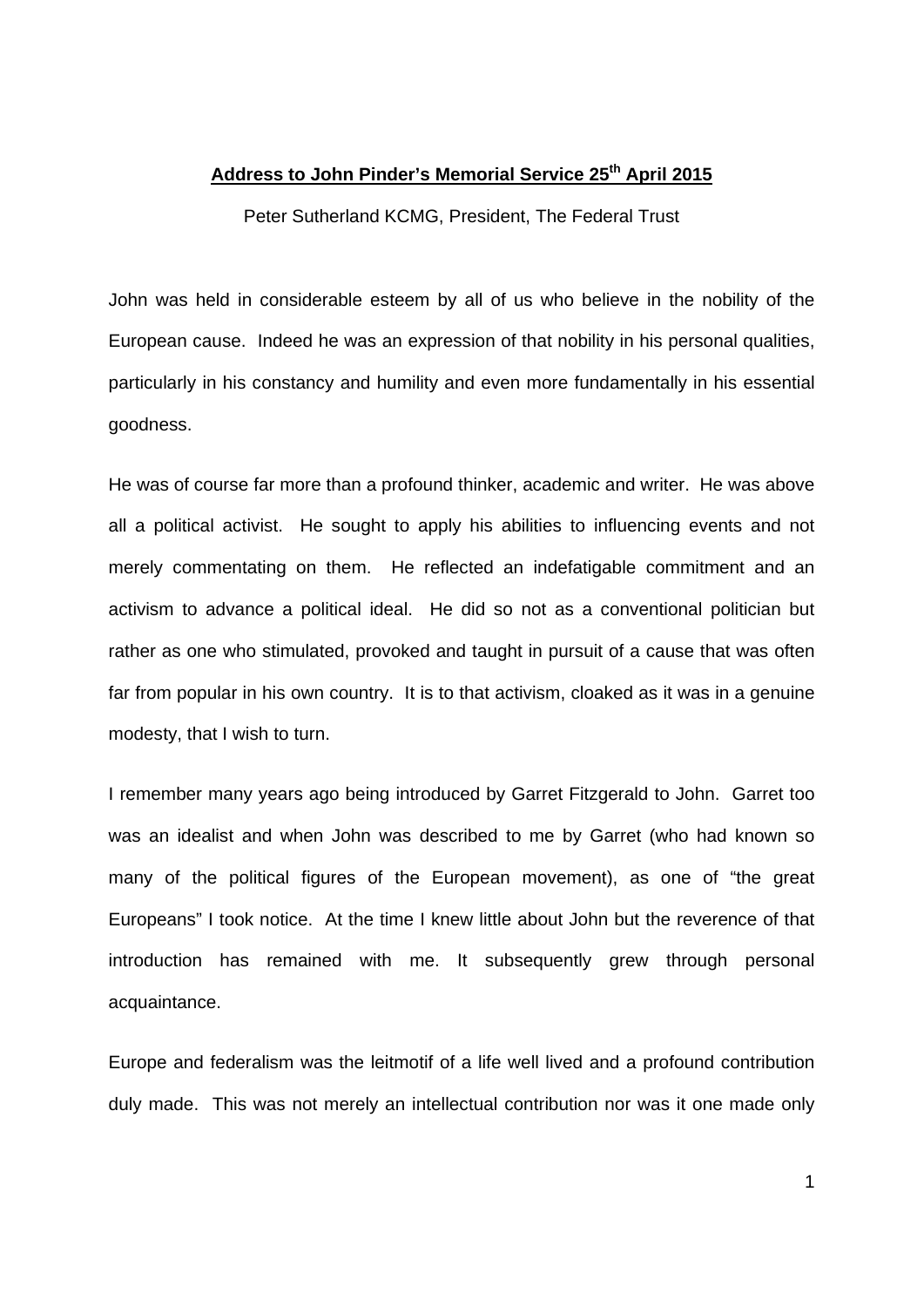through teaching or proselytising through his books (substantial though those contributions were). As John's cause was linked to a belief in the essential dignity and equality of man it was inevitably rooted in a rejection of nationalism. Nationalism is of course a most corrosive of sentiments that has brought about terrible conflict. As nationalism is often the vehicle of some of the political class who seek to harness emotion John ultimately directed his activities towards political engagement through rationality. Whilst he might be accurately described as an intellectual and an academic he was not circumscribed by his academic reflection. He was, above all, a political activist. He sought to stimulate and advance political change.

Other great Europeans like Spinelli did so too in the public arena but John is better compared perhaps to those who laboured more quietly like Max Kohnstamm. Their quiet impact will endure not merely through teaching and writing but also because, in their way, they were inspirational figures.

John was an optimist. He never agreed with the French philosopher who said that to be a prophet it was necessary to be a pessimist. He recognised public opinion moves cyclically. He began his career outside the mainstream in regard to Europe, saw it come nearer and then, more recently move away from him. But he never lost the faith either in his beliefs or in his conviction that his vision would ultimately prevail. He believed that the pendulum would swing back and the ostensible innate hostility towards Europe of many of his countrymen could and would be reversed.

John admired Hugo Young the commentator and journalist. Young wrote about the difficulty for many of the British reconciling a past that they could not forget with a future

 $\mathcal{P}$